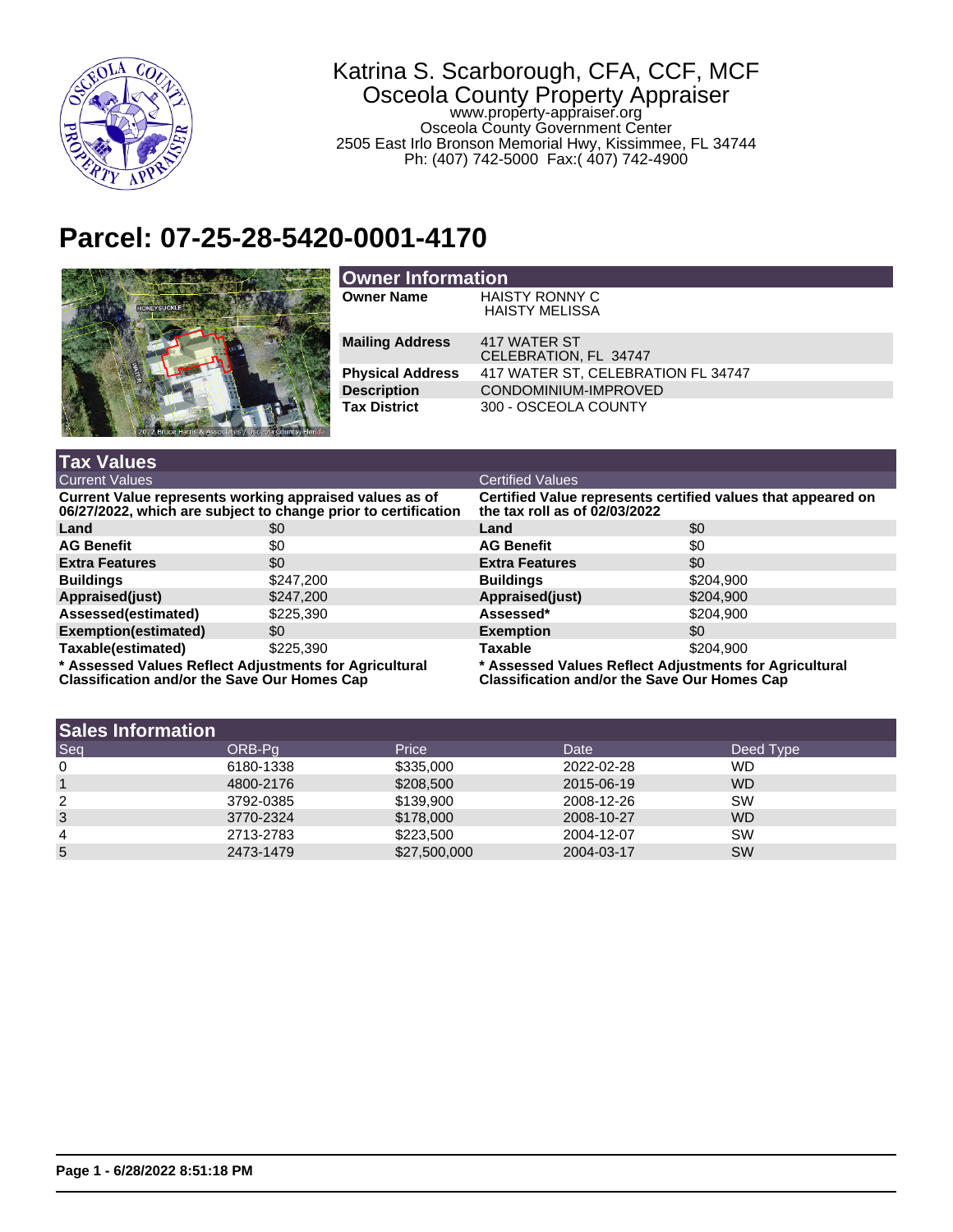| Land Information - Total Acreage: 0.00 |       |       |           |            |
|----------------------------------------|-------|-------|-----------|------------|
| <b>Land Description</b>                | Jnits | Depth | Land Tvpe | Land Value |
| CONDO UNIT IMPROVED                    | 1.00  | 0.00  | UΤ        |            |

| <b>Building Information</b>             |               |                      |                                    |
|-----------------------------------------|---------------|----------------------|------------------------------------|
| <b>Building 1</b><br><b>Description</b> | CONDO - VILLA | <b>Bedrooms</b>      | 2                                  |
| <b>Year Built</b>                       | 1998          | <b>Bathrooms</b>     | 2                                  |
| Value                                   | \$247,200     | <b>Fixtures</b>      |                                    |
| <b>Actual Area</b>                      | 1279          | <b>Roof Cover</b>    | <b>4 COMPOSITE SHINGLE</b>         |
| <b>Heated Area</b>                      | 1261          | <b>Exterior Wall</b> | $(1.00)$ 6 SIDING ABOVE<br>AVERAGE |
| Building 1 subarea                      |               |                      |                                    |
| <b>Description</b>                      | Code          | <b>Year Built</b>    | <b>Total Sketched Area</b>         |
| <b>BASE AREA</b>                        | <b>BAS</b>    | 1998                 | 1261                               |
| UTILITY FINISHED                        | UTF           | 1998                 | 18                                 |

**Legal Description**

**Legal Description** WATER STREET CONDO PHASE 1 CB 4 PG 5-16 UNIT 417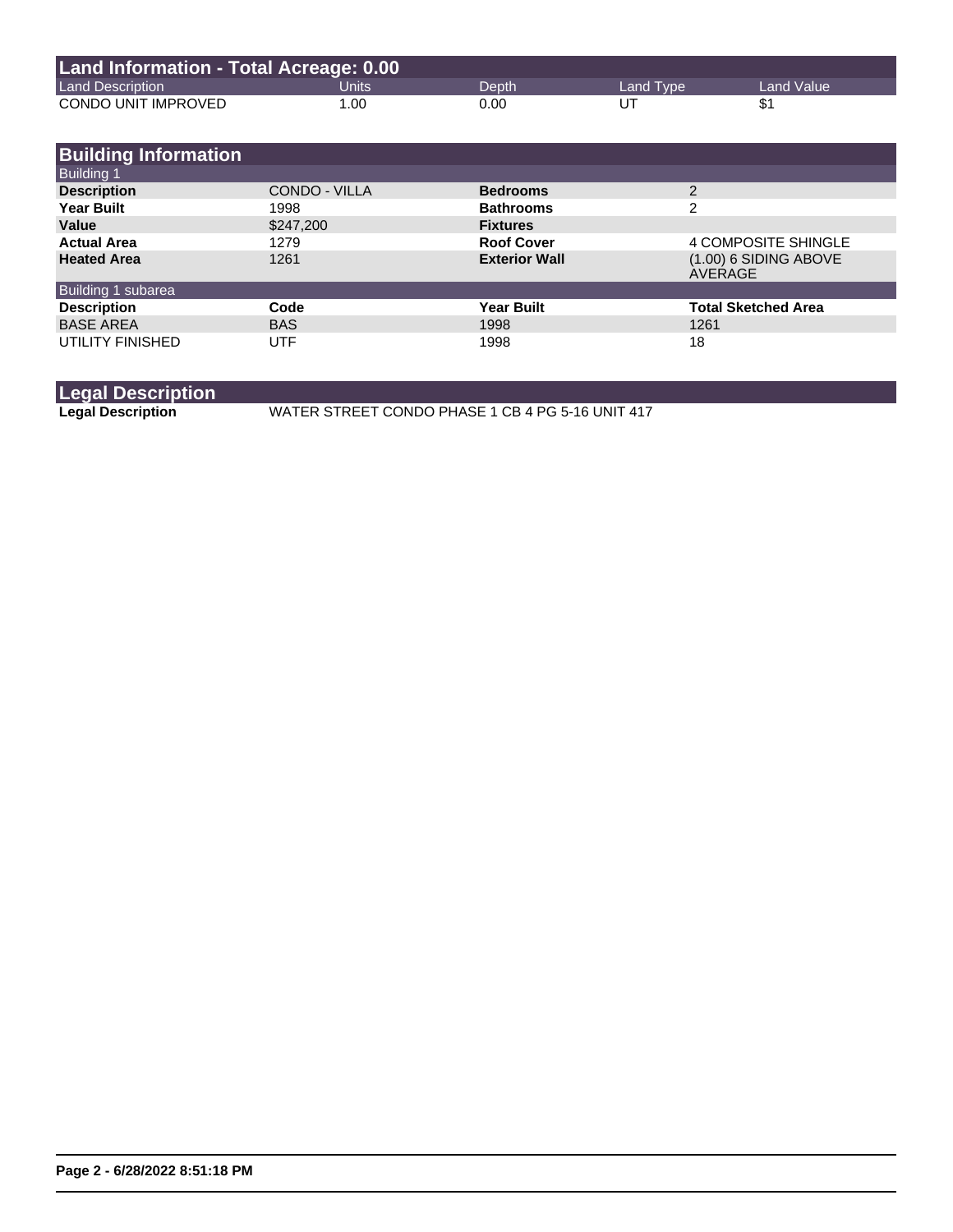## Image Not Available